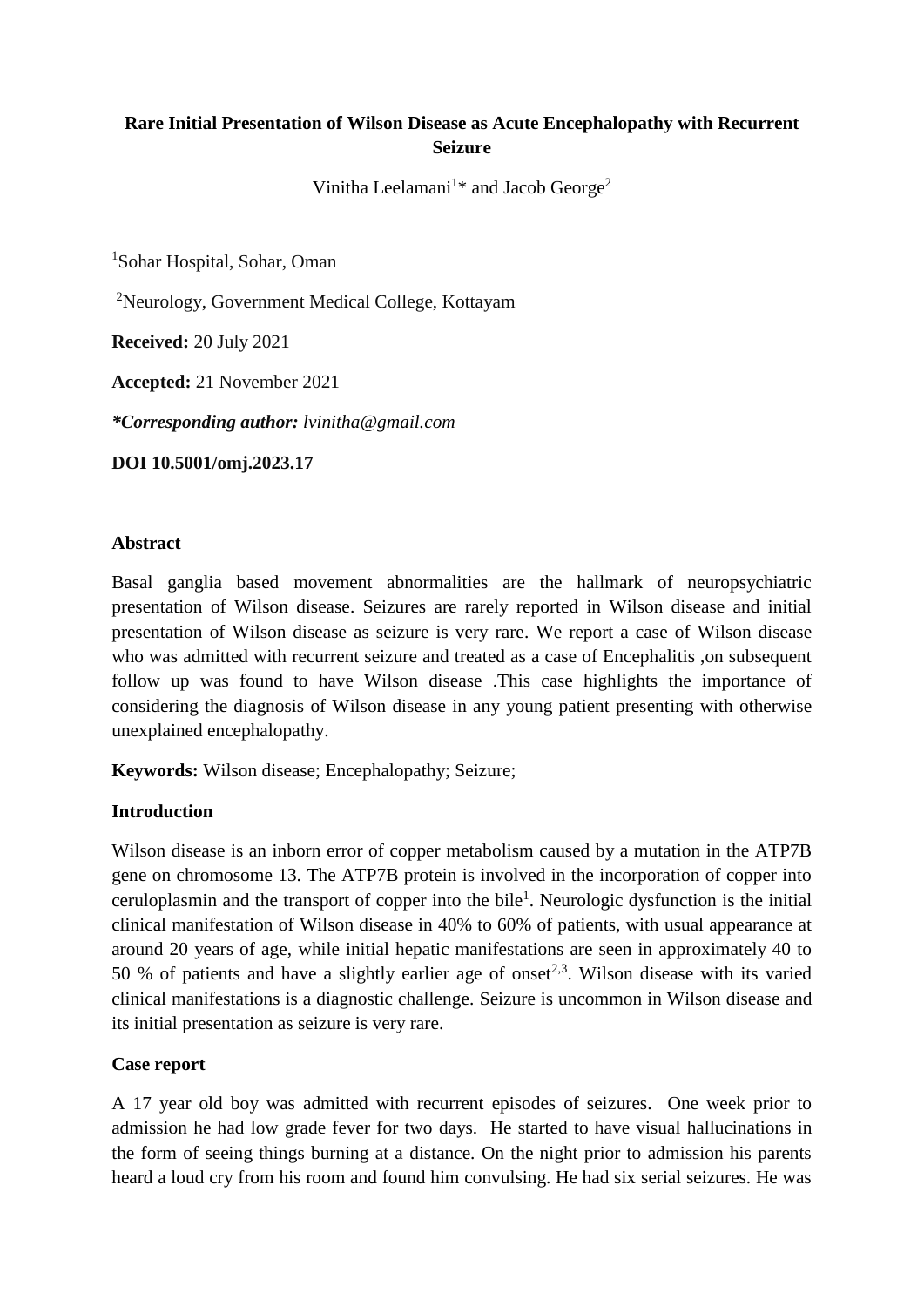managed as status epilepticus. He was diagnosed as a case of acute encephalopathy with seizures and was evaluated for infectious and autoimmune causes.

His CSF study was normal. CSf viral markers for Herpes simplex 1 and 2 and Varicella zoster was negative. NMDA antibody was negative. He was given a course of acyclovir, methyl prednisolone, followed by oral steroids. He made a gradual recovery in 1 week but remained stubborn and irritable.Upon recovery patient was clinically normal without any neurologic defiicits. MRI brain showed multiple cortical hyperintensities and subcortical white matter hyperintensities (figure 3). Inter ictal EEG showed focal epileptiform discharges from left frontal region.

He was discharged on steroids and sodium valproate as antiepileptic. At 4 month follow up visit to the neurology clinic, an asymmetric tremor of hands and dysarthria was noticed. Initially this was suspected to be post encephalitis sequelae or due to drug effect .He was started on Levodopa and Trihexyphenidyl with which he made mild improvement.

Five months after the first admission, while his steroid was being tapered he was readmitted with recurrent seizures. . He was compliant with anti-epileptic medications.The seizure was characterized by behavioural arrest, head adversion to right side and drooling of saliva lasting for about a minute.

On second admission his parents were again interviewed for any relevant past history. They admitted to a slow decline in his school performance over the past 1 year. His handwriting also worsened (figure 2). There was no relevant family history. He was born out of non consanguinous marriage.

In view of mild parkinsonian symptoms and tremor in a young patient, he was reexamined thoroughly. Slit lamp examination of the eyes showed Kayser-Fleischer (figure 1). Serum ceruloplasmin level was 3 mg/dl (in Wilson disease it is <20mg/dl), 24 hour urine copper was 103 micrograms. (More than 100 mcg is diagnostic of Wilson disease). A follow up MRI brain showed T2 hyperintesities in subcortical white matter, symmetric hyperintensities in caudate, putamen and thalamus (figure 4). His Liver function test showed mild AST elevation, normal coagulation and haemoglobin was 10 gram/dl. Peripheral blood smear was normal. Ultrasound of abdomen showed hyperechoic liver parenchyma and no cirrhosis.

Patient was initially treated with Zinc sulfate and then started on Penicillamine with slow uptitration of dose .He showed improvement in his tremor and parkinsonian symptoms. His antiepileptic drugs were also tapered to minimal dose. Currently he is stable without any new neurologic issues and is compliant with medications.

### **Discussion**

In Wilson disease the major neurological symptoms are extrapyramidal; tremor, dystonia, parkinsonism, dysphagia and dysarthria being the usual manifestation. Chorea, athetosis and myoclonus are rare but can occur<sup>4, 14</sup> .Cerebellar dysfunction develops in approximatey  $30\%$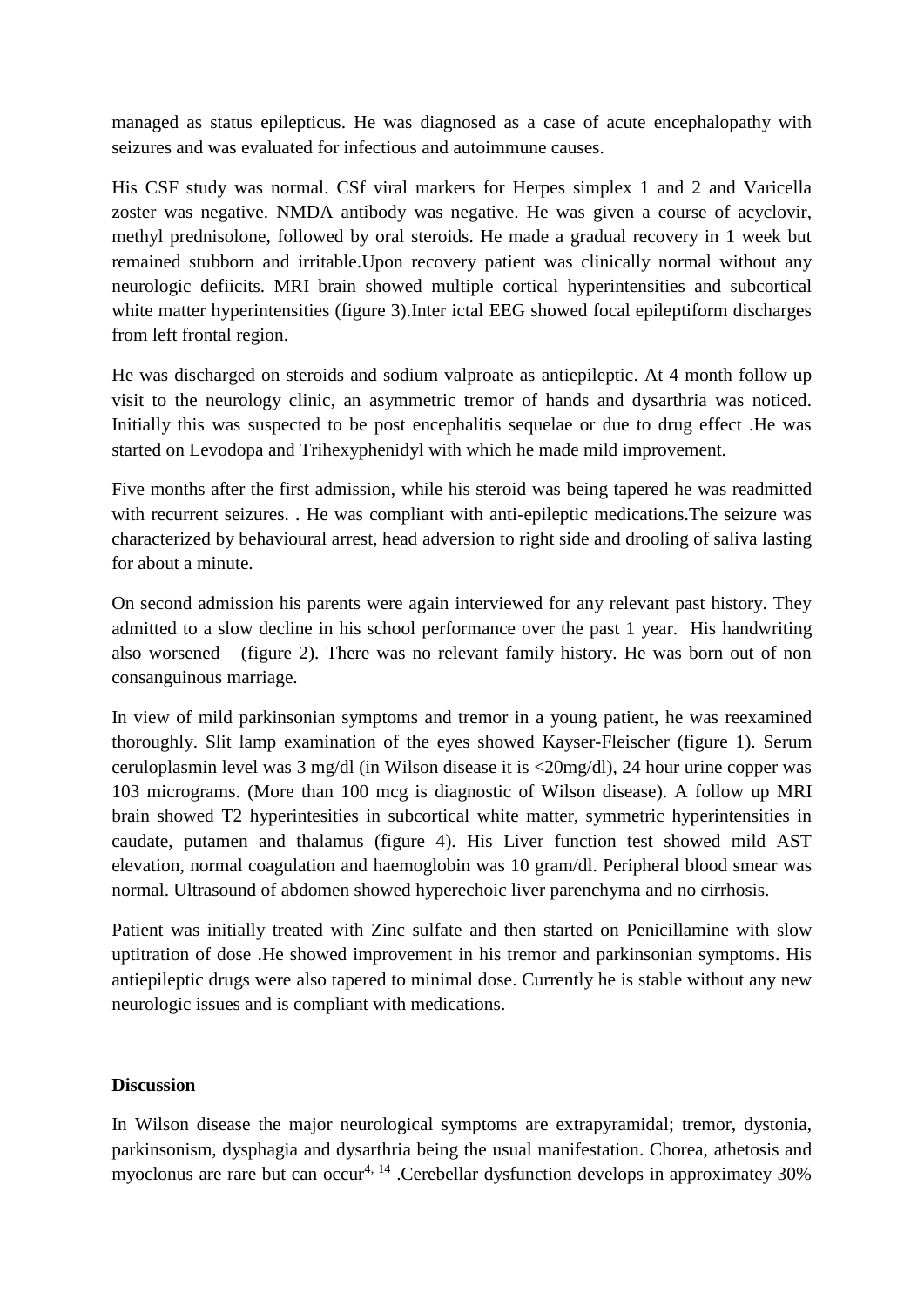patients<sup>5</sup>. Initial presentation of acute encephalopathy with seizures in Wilson disease is rare. Only 8% of patients with Wilson's disease have seizures. Out of this 8%, only 20 percent have seizures before the onset of the characteristic clinical features of Wilson disease<sup>6</sup>. It can be simple or complex partial, generalized tonic clonic or secondary generalized or periodic myoclonus. Most common is generalized tonic clonic seizures<sup>6</sup>. Status epilepticus has been reported in few cases $6,7,8$ .

Prognosis of seizure in Wilson disease is good. Rarely it can be refractory .Seizure outcome is perhaps independent of the type of AEDs used.No specific guidelines as to which antiepileptic to be used is available .MRI imaging characteristics in Wilson disease patients having seizures were similar to those without seizures<sup>6</sup>. The most characteristic abnormalities in Wilson disease are increased signal intensity on T2- weighted images and reduced signal intensity on T1-weighted images in basal ganglia, brainstem and thalamus<sup>9</sup>. The face of the giant panda sign in the midbrain, the face of the miniature panda sign in the pons, and the bright claustrum sign are described, but are present in only few patients and thus, of limited value. White matter signal changes can also be seen in Wilson disease. Presence of subcortical White matter lesion particularly frontal lobe correlated with seizure <sup>6</sup>. Seizure can occur at any stage of Wilson- as first symptom, at initiation of treatment or during treatment or as terminal event. EEG abnormalities include generalized and focal epileptform discharge, diffuse or focal slowing of background activity or periodic high voltage activity<sup>6</sup>. The possible mechanisms postulated for seizure in Wilson are direct toxicity of Copper, pyridoxine deficiency due to penicillamine treatment or metabolic encephalopathy<sup>5,10</sup>.

Behavioural and psychiatric symptoms in Wilson disease are common and may precede other symptoms. This may be in the form of declining school performance, impulsiveness or psychotic features. Severe cognitive deterioration are rare and seen only in advanced cases $^{11}$ .

Serum cerruloplasmin is a readily available screening tool but can be normal in 5 to 15% of patients<sup>3</sup>. Urinary copper levels are typically more than 100mcg/dl in patiens with symptomatic Wilson disease. Free copper (non cerruloplasmin bound) will be elevated in serum. Liver biopsy is a sensitive and accurate test to diagnose Wilson disease<sup>13</sup>. When widely available genetic testing will become the diagnostic test of choice. In patients presenting with either neurologic or psychiatric dysfunction, a combination of Kayser-Fleischer rings, elevated 24-hour urinary copper, and reduced cerruloplasmin essentially confirms the diagnosis of Wilson disease, and liver biopsy is unnecessary.

Our patient presented with behavioural changes and serial seizures.Later he developed parkinsonian features .He had another flurry of seizures and when seizure was controlled he again had parkinsonism picture in forefront. The initial presentation as encephalopathy with seizures, and absence of classic manifestations of Wilson disease early in the course of the illness lead to delay in diagnosis in our case .The parents did notice the slow decline in school performance and deterioration in hand writing but failed to report initially. Though rare reports of Wilson disease presenting initially as seizure are available, initial presentation as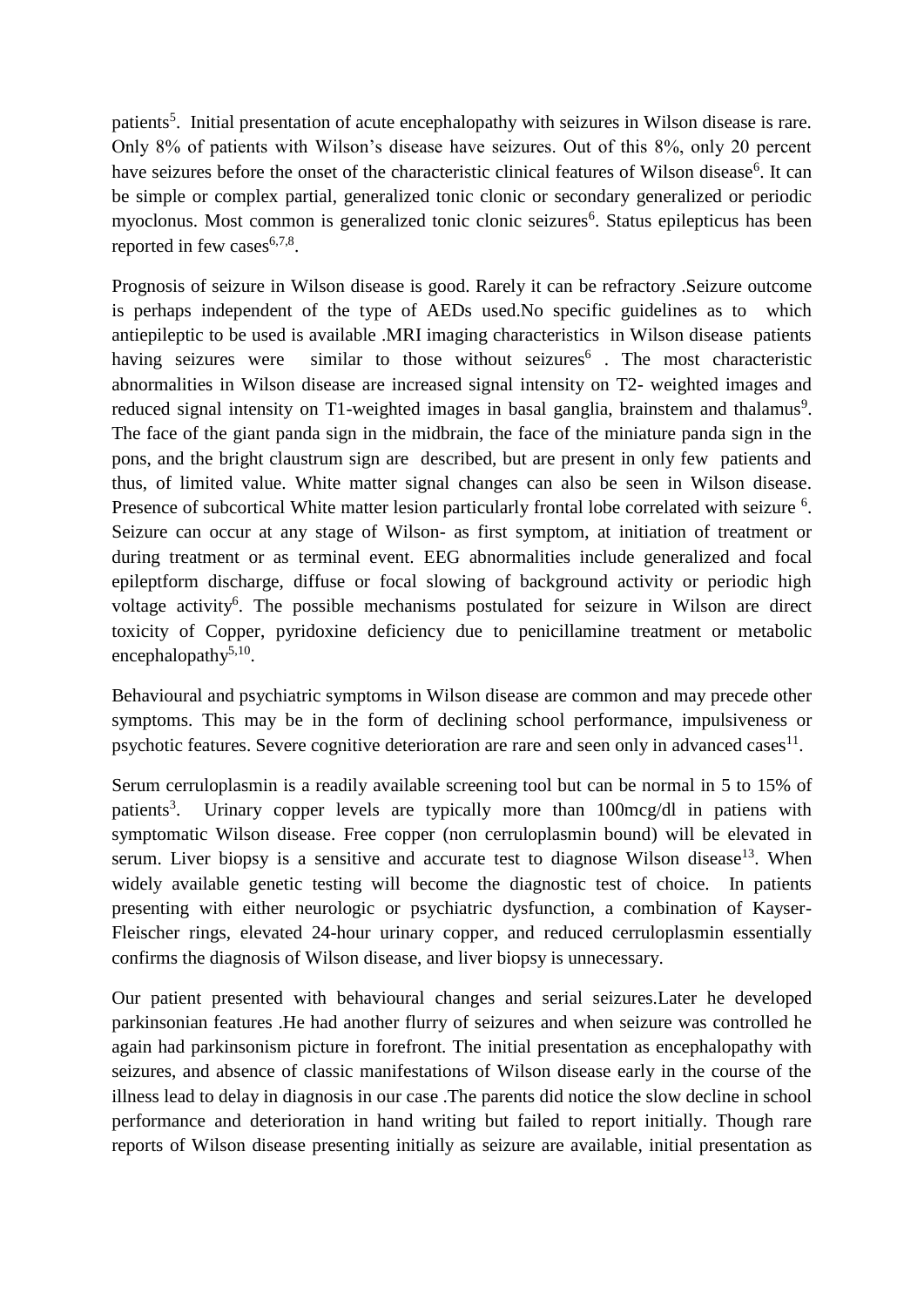acute encephalitis is very rare. There is one case report of Wilson presenting as acute delirium with automatic writing behaviour  $12$ .

A detailed history and clinical examination in any neurologic or neuropsychiatric presentation is still significant despite advances in imaging and electrophysiology. Wilson disease should be considered in the differential diagnosis in any young patient presenting with otherwise unexplained encephalopathy. Being a treatable disease, screening of Wilson disease should be done in any atypical neurologic presentation.

## **Conclusion**

Delay in diagnosis of Wilson disease can affect the prospects of better outcome. Wilson disease should be considered in the differential diagnosis of any unexplained neurologic or psychiatric dysfunction.

## **Disclosure**

There is no conflict of interest. Informed written consent was taken from patient and his kin.

## **References**

- 1. Lutsenko S. Modifying factors and phenotypic diversity in Wilson's disease. *Ann N Y Acad Sci*. 2014;1315:56-63. doi:10.1111/nyas.12420
- 2. Merle U, Schaefer M, Ferenci P, Stremmel W. Clinical presentation, diagnosis and longterm outcome of Wilson's disease: a cohort study. *Gut*. 2007;56(1):115-120. doi:10.1136/gut.2005.087262
- 3. Brewer GJ. Wilson's disease: a clinician's guide to recognition, diagnosis, and management. Boston, MA: Kluwer, 2001.
- 4. Machado A, Chien HF, Deguti MM, et al. Neurological manifestations in Wilson's disease: Report of 119 cases. *Mov Disord*. 2006;21(12):2192-2196. doi:10.1002/mds.21170
- 5. Taly AB, Meenakshi-Sundaram S, Sinha S, Swamy HS, Arunodaya GR. Wilson disease: description of 282 patients evaluated over 3 decades. Medicine (Baltimore). 2007 Mar;86(2):112-121. doi: 10.1097/MD.0b013e318045a00e. PMID: 17435591.
- 6. Prashanth L, Sinha S, Taly A, A.Mahadevan, Vasudev M, Shankar S. Spectrum of epilepsy in Wilson's disease with electroencephalographic, MR imaging and pathological correlates. *J Neurol Sci*. 2010;291(1-2):44-51. doi:10.1016/j.jns.2010.01.007.
- 7. Kumar S. Wilson's disease presenting as status epilepticus. Indian Pediatr 2005;42:492–3
- 8. Pestana Knight EM, Gilman S, Selwa L. Status epilepticus in Wilson's disease. *Epileptic Disord*. 2009;11(2):138-143. doi:10.1684/epd.2009.0254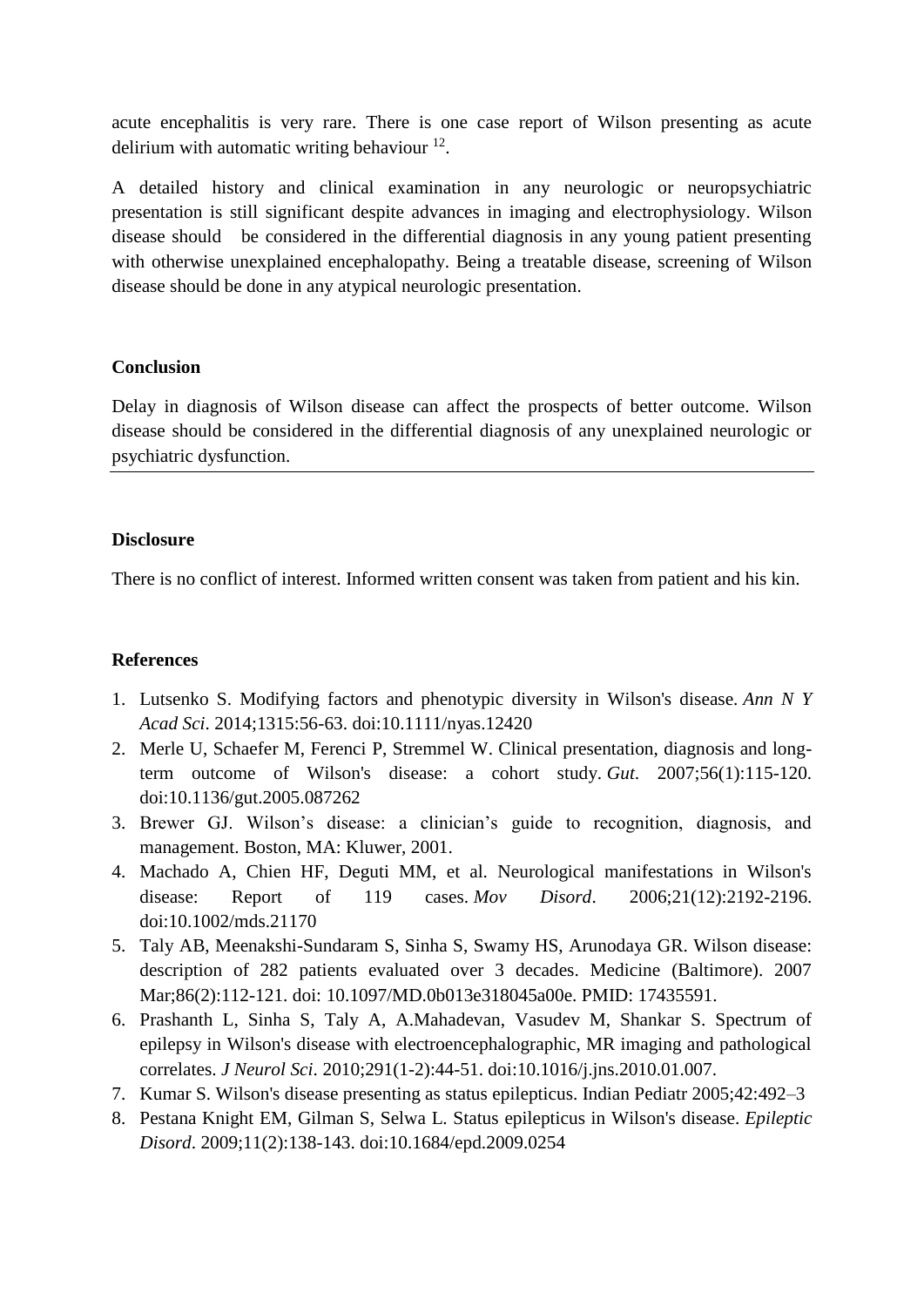- 9. Sinha S, Taly A, Ravishankar S et al. Wilson's disease: cranial MRI observations and clinical correlation. *Neuroradiology*. 2006;48(9):613-621. doi:10.1007/s00234-006-0101-
- 10. Dening TR, Berrios GE, Walshe JM. Wilson's disease and epilepsy. Brain 1988;111: 1139–55
- 11. Frota N, Barbosa E, Porto C et al. Cognitive impairment and magnetic resonance imaging correlations in Wilson's disease. *Acta Neurol Scand*. 2012;127(6):391-398. doi:10.1111/ane.12037.
- 12. Ertem D, Türkdoğan D, Tutar E, Polat E, Ekinci G, Thomas G. Neurologic Wilson Disease Presenting with Acute Delirium And Automatic Writing Behaviour: A Case Report. Journal of Biology Engineering and Medicine. 2019:1-4. doi:10.31487/j.jbem.2019.01.01
- 13. Pfeiffer RF. Wilson Disease. *Continuum (Minneap Minn)*. 2016;22(4 Movement Disorders):1246-1261. doi:10.1212/CON.0000000000000350
- 14. Ortiz JF, Morillo Cox Á, Tambo W, et al. Neurological Manifestations of Wilson's Disease: Pathophysiology and Localization of Each Component. *Cureus*. 2020;12(11):e11509. Published 2020 Nov 16. doi:10.7759/cureus.11509



Figure 1